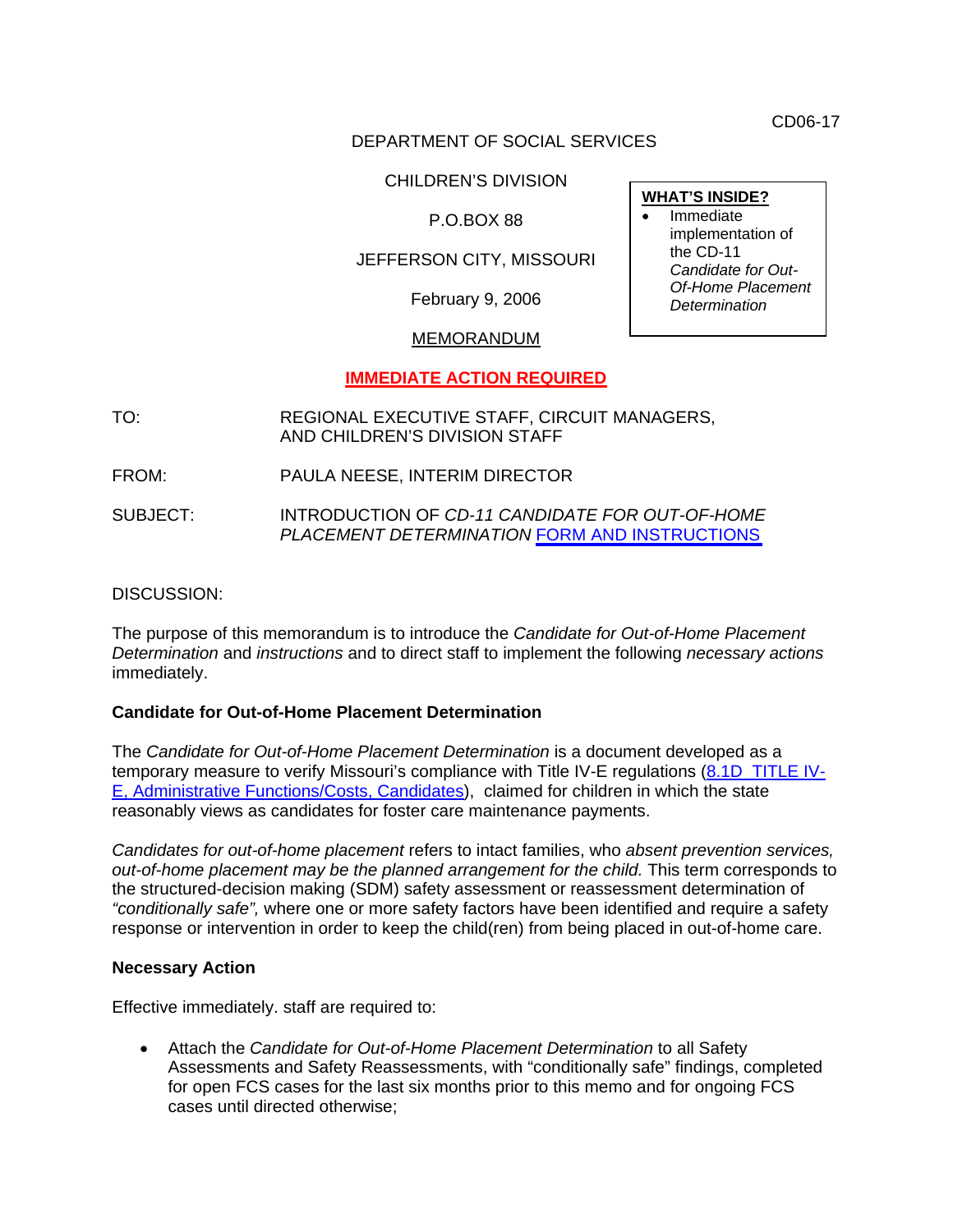- All children who are the subjects of the assessment and considered "conditionally safe" must be listed on the form;
- Child(ren) with *"conditionally safe"* findings are considered *candidates for out-of-home placement* until a *CS-16D, safety reassessment* results in a "safe" determination;
- Child safety should be *reviewed by the supervisor every three months* during case consultation;
- At the time of the supervisor case consultation, if the child(ren) is in "conditionally safe status", additional documentation and viable safety plan will be required to justify allowing the child(ren) to remain in the home; and
- *Safety assessment is an ongoing process* and should be given anytime circumstances change that effects child safety.

Note: Currently the CPS-1A, Safety Assessment (Part B) and the CS-16D, Safety Reassessment are undergoing form and related policy revisions to integrate "*Candidate for Out-of-Home Placement",* language. Staff will be directed at that time to cease using this form.

NECESSARY ACTIONS:

- 1. Please review this memorandum with all Children's Division Staff.
- 2. All questions should be cleared through normal supervisory channels and directed to:

| PDS CONTACT:                  | PROGRAM MANAGER:        |
|-------------------------------|-------------------------|
| Randy McDermit, PDS           | <b>Kathryn Sapp</b>     |
| 573-751-8932                  | 573-522-5062            |
| Randall.D.McDermit@dss.mo.gov | Kathryn.Sapp@dss.mo.gov |
|                               |                         |

*CHILD WELFARE MANUAL* REVISIONS:

N/A

RELATED MISSOURI STATUTE:

N/A

RELATED FEDERAL STATUTE

[ACF Child Welfare Policy Manual Section 45 CFR l356.60 \(c\)](http://www.acf.hhs.gov/j2ee/programs/cb/laws_policies/laws/cwpm/questDetail.jsp?QAId=79)